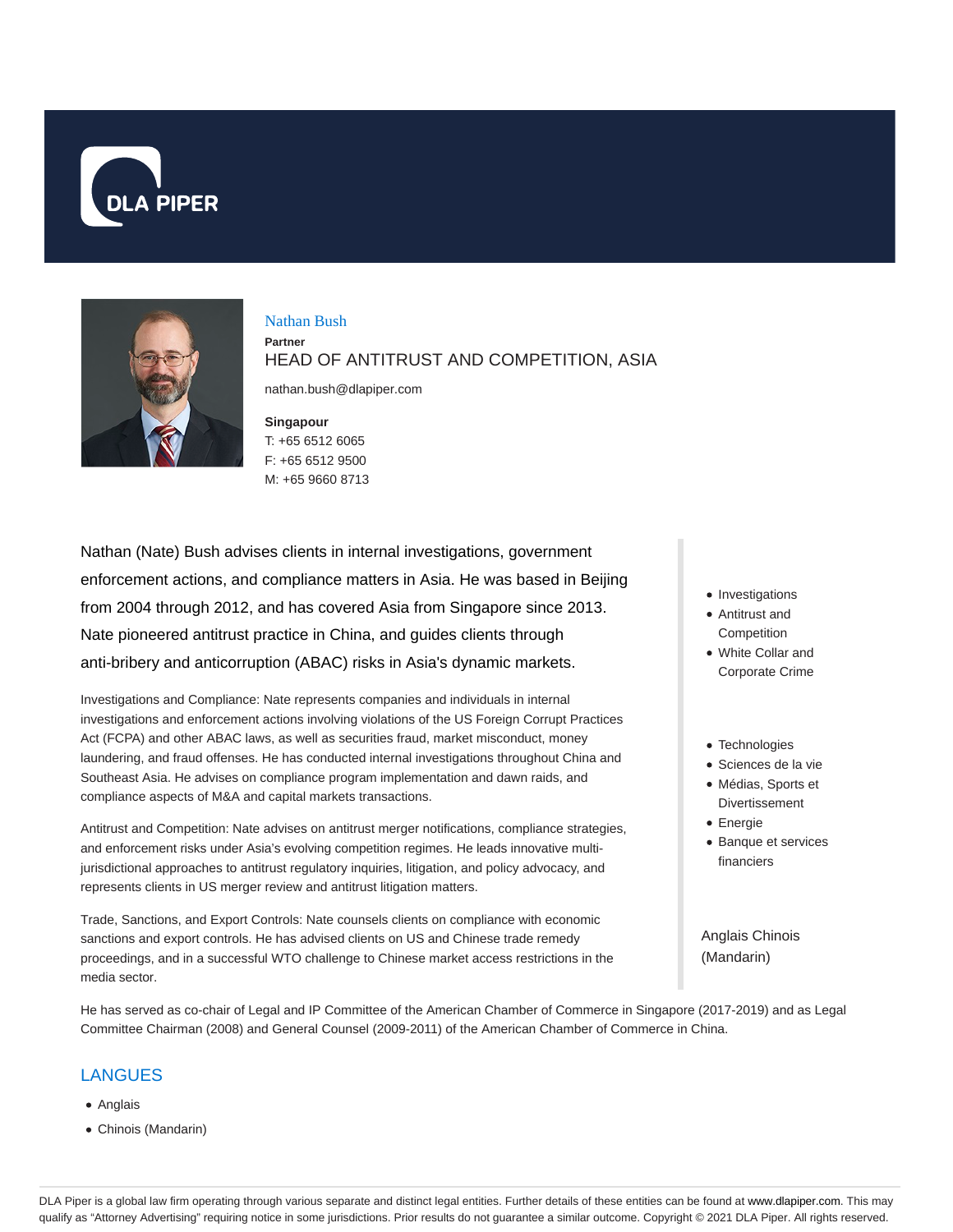## ANTI-BRIBERY AND ANTICORRUPTION

- Conducted internal investigations of potential liability under the US Foreign Corrupt Practices Act (FCPA) and local anticorruption rules involving:
	- hiring of relatives of politically connected persons by a financial institution in China.
	- o clinical trials in China by a pharmaceutical company.
	- use of intermediaries by a financial institution in Indonesia.
	- marketing and customs clearance practices of a US issuer's operations in Singapore, China, Indonesia, and Malaysia.

## FRAUD AND CORPORATE MISCONDUCT

Advised a financial institution in connection with a Monetary Authority of Singapore investigation into misconduct by foreign exchange and interest rate traders.

## ANTITRUST AND COMPETITION

- Represented Time Warner in Chinese merger review of its USD85 billion purchase by AT&T.
- Represented major Asian semiconductor company in multi-jurisdictional opposition to a merger of top two manufacturers of semiconductor fabrication equipment, leading to abandonment of the transaction due to objections from competition authorities.
- Advised hard-drive manufacturer in obtaining conditional clearance of acquisition of competitor in China.
- Advised US entertainment company on antitrust and other regulatory issues regarding strategic joint venture with Chinese entertainment company.

## INTERNATIONAL TRADE, SANCTIONS AND EXPORT CONTROLS

Represented US publishing company challenging Chinese restrictions on market access for foreign publishers and publications in support of successful US claims before WTO panel and WTO Appellate Body.

## DIPLÔMES

## Qualifications professionnelles

Attorney-at-law admitted with the District of Columbia Bar

### Reconnaissance

- Named by Chambers Asia Pacific 2018 as a leading individual and by Chambers Asia Pacific 2019 in Band 2 in the area of Corporate Investigations/Anti-Corruption - Singapore.
- Recognized by Chambers Global 2019 for "expertise based abroad" in the area of Competition/Antitrust (International Firms) China.

## Formation

- Harvard Law School, Cambridge, MA, 1997-2000. Juris Doctorate (J.D.), Cum Laude, 2000
- Harvard Asia Quarterly, Editor in Chief, 1998-200
- Harvard International Law Journal, Submissions Committee, 1998-1999
- Harvard Asia Law Society (HALS), 1999-2000. Executive Committee Member, 1998-2000
- University of Virginia, Charlottesville, VA, 1991-1995. B.A. in Government & Foreign Affairs, East Asian Studies (Minor), 1995
- Judicial Clerkship, Hon. Leonie M. Brinkema, U.S. District Court, E.D. Va. 2000-2001

### Adhésions

DLA Piper is a global law firm operating through various separate and distinct legal entities. Further details of these entities can be found at www.dlapiper.com. This may qualify as "Attorney Advertising" requiring notice in some jurisdictions. Prior results do not guarantee a similar outcome. Copyright © 2021 DLA Piper. All rights reserved.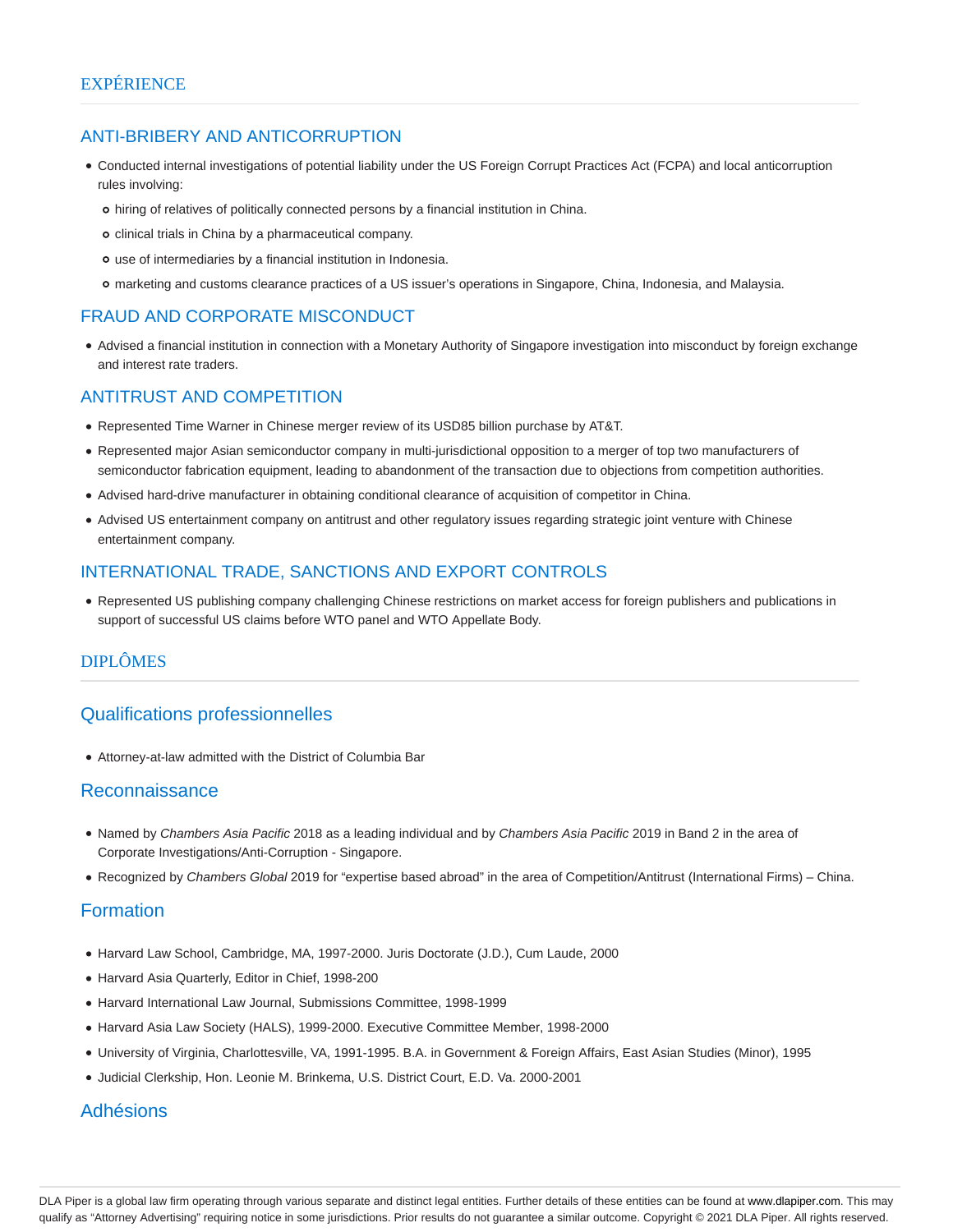- Member, ABA Antitrust Section, Long Range Planning Committee, 2019
- Co-Chair, IP and Legal Committee, American Chamber of Commerce in Singapore, 2016-present
- General Counsel (Volunteer), American Chamber of Commerce in China, 2009-2011
- Chair, Legal Committee, American Chamber of Commerce in China, 2008

### **Admissions**

District of Columbia, Virginia

## ACTUALITÉS

## **Publications**

**Coming soon: a national security screening mechanism for outbound investments**

28 June 2022 The US would not be alone in regulating outbound investment.

**Antitrust Matters – April 2022**

28 April 2022 Antitrust Matters Dear Reader,

**Global Sanctions Update**

8 March 2022 Global Sanctions Alert Our International Trade team have summarised the latest developments in global sanctions and how to navigate the implications on your business.

**Singapore - Global bribery offenses guide**

11 January 2022

**Antitrust Matters – September 2021**

7 September 2021 Antitrust Matters

We are pleased to share with you a New Edition of our periodical global publication Antitrust Matters.

**Framing patents as essential facilities in Chinese antitrust: Ningbo Ketian Magnet Co., Ltd. v. Hitachi Metals**

DLA Piper is a global law firm operating through various separate and distinct legal entities. Further details of these entities can be found at www.dlapiper.com. This may qualify as "Attorney Advertising" requiring notice in some jurisdictions. Prior results do not guarantee a similar outcome. Copyright @ 2021 DLA Piper. All rights reserved.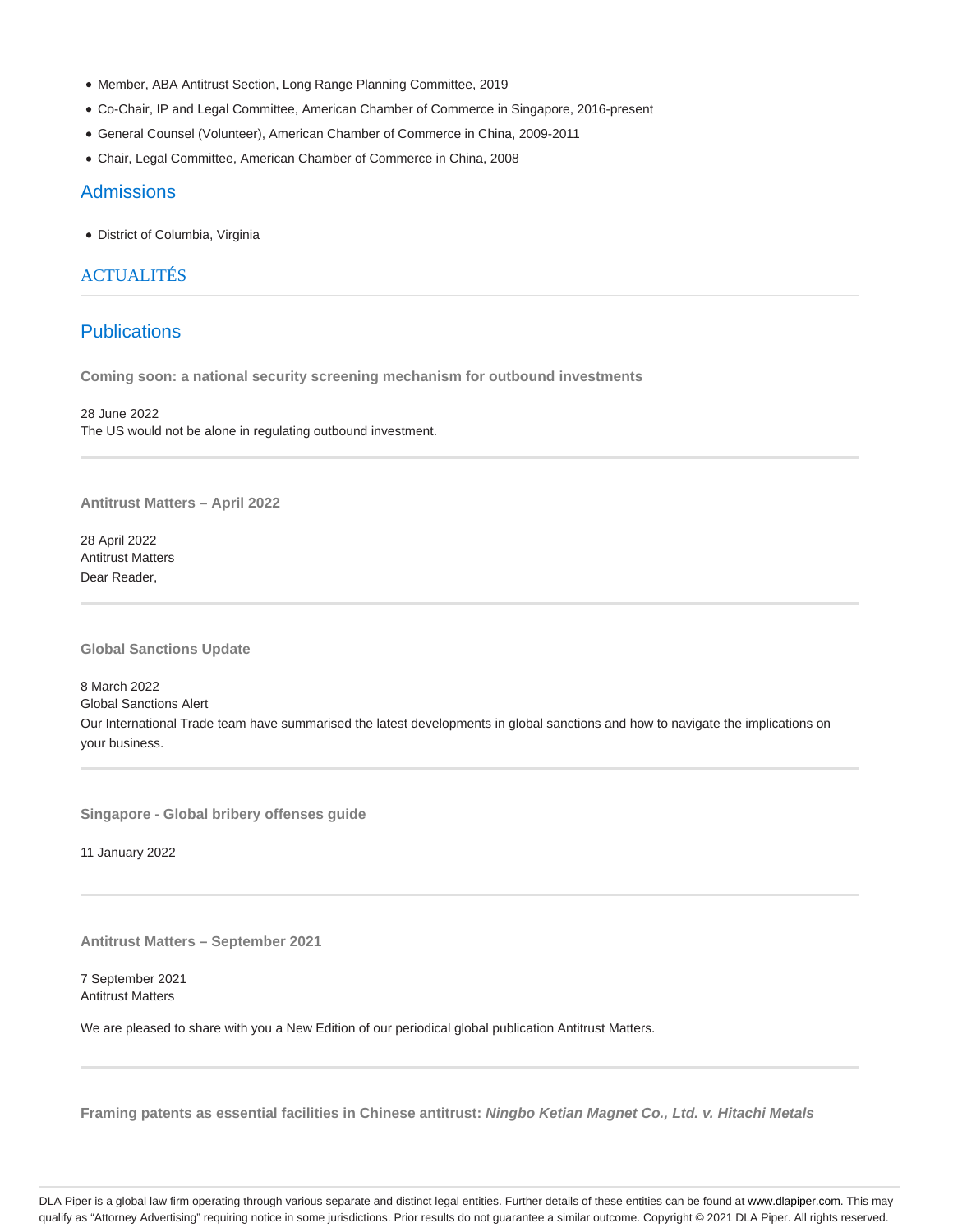7 September 2021

### Antitrust Matters

A Chinese court recently ruled in Ningbo Ketian Magnet Co., Ltd. v. Hitachi Metals, Ltd. that a patent-holder's refusal to license patents for producing rare-earth magnets to competitors constituted an abuse of dominance in violation of China's Antimonopoly Law (AML).

**Multi-jurisdiction guide for screening foreign investments**

#### 26 May 2021

The aim of this guide is not to substitute proper due diligence and specialized advice when conducting business, it will hopefully help the reader navigate the different FDI regimes. Particularly in this complex context and in view of the proliferation of new regimes, by explaining the key aspects of regimes including main issues to consider, thresholds and proceedings to take into consideration when investing in our globalized world.

**China's Expanding Economic Sanctions Regime**

### 31 March 2021

On March 22, 2021, the European Union (EU) and the governments of the US, Canada, and the UK concurrently imposed sanctions on individual Chinese officials and a Chinese entity based on findings of human rights violations in Xinjiang.

**China's Blocking Rules: New trade-compliance dilemmas for third-country companies**

#### 25 January 2021

The Blocking Rules respond to the increased use of "secondary" economic sanctions and export controls by the US.

### **China's First Measures Under New Export Control Law Target Encryption Products**

#### 7 December 2020

China's new Export Control Law took effect on December 1, 2020. The next day, the Ministry of Commerce, together with the State Cryptography Administration and the General Administration of Customs, released a circular that includes the first list of products and technologies focusing on commercial encryption products and technologies.

### **China's New Export Control Law**

#### 19 October 2020

On October 17, 2020, the Standing Committee of China's National People's Congress passed the Export Control Law (the ECL), which will take effect on December 1, 2020. The ECL establishes China's first comprehensive framework for restricting exports of military and dual-use products and technology for national security and public policy reasons.

- "China Competition Law Update," China Law & Practice (bimonthly column, 2014-2018)
- Competition Laws Outside the US, ABA Treatise, China Chapter

## **Evènements**

DLA Piper is a global law firm operating through various separate and distinct legal entities. Further details of these entities can be found at www.dlapiper.com. This may qualify as "Attorney Advertising" requiring notice in some jurisdictions. Prior results do not guarantee a similar outcome. Copyright @ 2021 DLA Piper. All rights reserved.